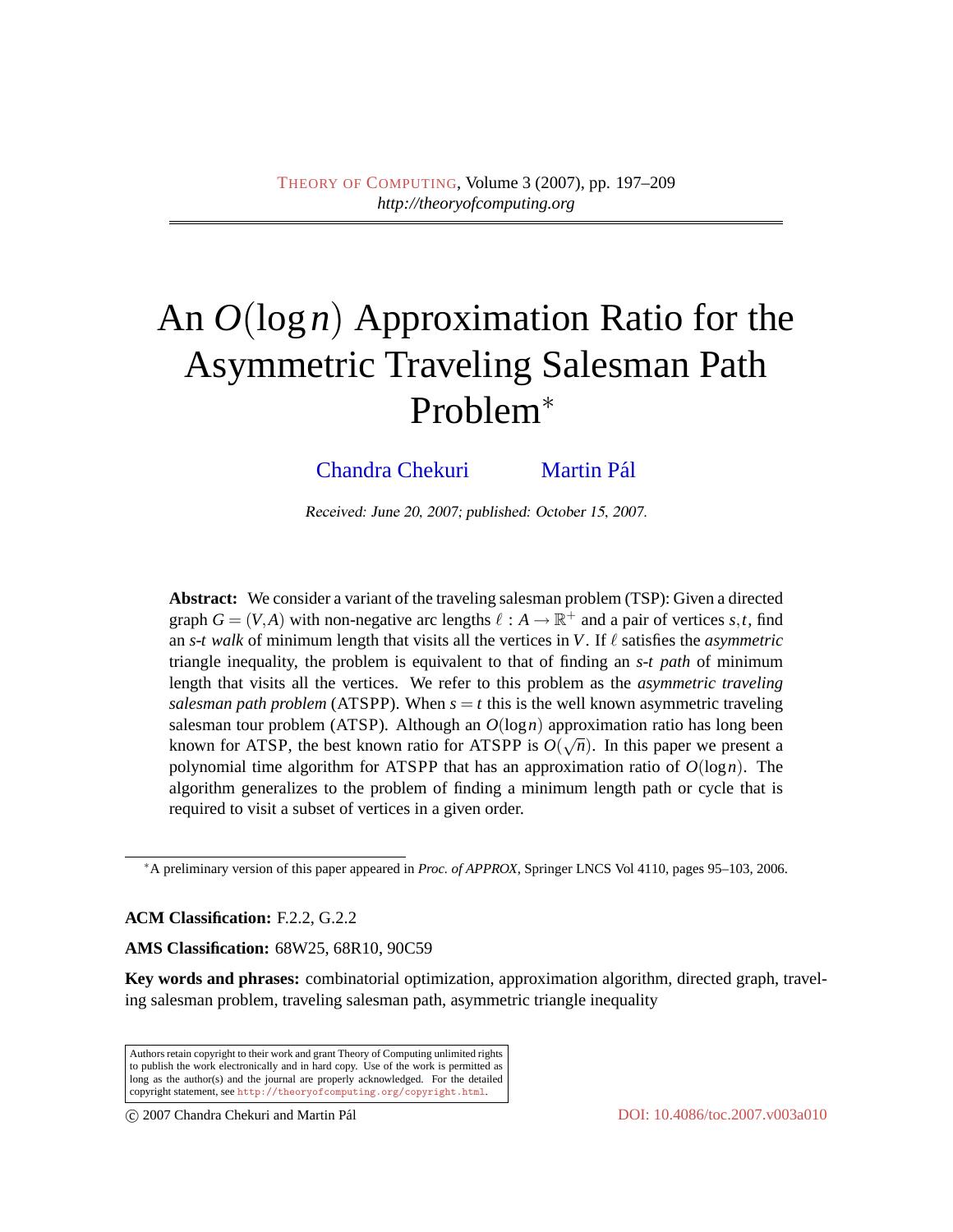## <span id="page-1-3"></span>**1 Introduction**

In the classical traveling salesman problem (TSP) we are given an undirected (directed) graph with non-negative edge (arc) lengths and we seek to find a Hamiltonian cycle of minimum length. It is an extensively studied combinatorial optimization problem. TSP is NP-hard and also inapproximable both these facts follow easily from the NP-completeness of the Hamiltonian cycle problem. A more tractable variant of the problem is obtained if we ask for a tour instead of a cycle; the tour is allowed to visit a vertex more than once if necessary. In the undirected graph setting this relaxation is equivalent to assuming that the edge lengths satisfy the triangle inequality and in directed graphs this is equivalent to assuming that the arc lengths satisfy the asymmetric triangle inequality. The relaxed problem is referred to as Metric-TSP in undirected graphs and ATSP in directed graphs. For Metric-TSP the best known approximation ratio is  $3/2$  due to Christofides [\[10\]](#page-10-0). For ATSP an approximation ratio of  $\log_2 n$  was obtained by Frieze, Galbiati and Maffioli [\[13\]](#page-10-1). This ratio has been slightly improved [\[4,](#page-10-2) [17\]](#page-11-1) and the best ratio known currently is  $0.842 \log_2 n$  [\[17\]](#page-11-1).

In this paper we are concerned with the traveling salesman *path* problem. The input to the problem is a graph with edge (arc) lengths and two vertices *s* and *t*. We seek a path from *s* to *t* of minimum length that visits all the vertices. The path version is NP-hard and also hard to approximate to within any polynomial factor via a reduction from the Hamiltonian path problem. We therefore consider the relaxed version where the objective is to find a walk (that is allowed to visit a vertex multiple times) instead of a path. We refer to undirected graph and directed graph versions as Metric-TSPP and ATSPP respectively. For Metric-TSPP the best known approximation ratio is  $5/3$  due to Hoogeveen [\[16\]](#page-11-2) (see [\[15\]](#page-10-3) for a different proof). The ATSPP problem does not seem to have been considered much in the literature and we are only aware of the recent work of Lam and Newman [\[19\]](#page-11-3) who give an  $O(\sqrt{n})$  approximation. Our main result is the following.

#### <span id="page-1-0"></span>**Theorem 1.1.** *There is an O*(log*n*) *approximation algorithm for the* ATSPP *problem.*

We also consider a generalization of ATSPP. We are given a set of distinct vertices  $\{v_1, v_2, \ldots, v_k\}$ and seek a minimum length path *P* (or cycle) that visits all vertices of the graph but visits  $v_1, v_2, \ldots, v_k$ in that order. We can assume without loss of generality that the path *P* starts at  $v_1$  and ends at  $v_k$ . In the undirected graph setting, this problem has been referred to as path-constrained TSP and is a special case of a more general problem called precedence-constrained TSP [\[7\]](#page-10-4). Bachrach et al. [\[2\]](#page-9-0) gave a 3 approximation for the path-constrained TSP in metric spaces. Our approach for ATSPP generalizes to the asymmetric version of the path-constrained TSP.

<span id="page-1-1"></span>**Theorem 1.2.** *There is an O*(log*n*) *approximation algorithm for the path-constrained* ATSPP*.*

<span id="page-1-2"></span>**ATSPP vs ATSP:** It is easy to see that an  $\alpha$  approximation for ATSPP implies an  $\alpha$  approximation for ATSP; a given ATSP instance can be transformed in to an ATSPP instance on the same graph by choosing an arbitrary vertex *v* and and setting  $s = t = v$ . At first glance it might appear that ATSPP can be reduced to ATSP by taking an instance of ATSPP and adding an arc  $(t, s)$  to the graph with an appropriate length. The difficulty comes from the fact that a tour that uses the arc  $(t, s)$  one or more times cannot be converted into a feasible path solution by removing the arc. To better understand the difficulty in the directed setting and develop the main ingredient of our algorithm we give a brief overview of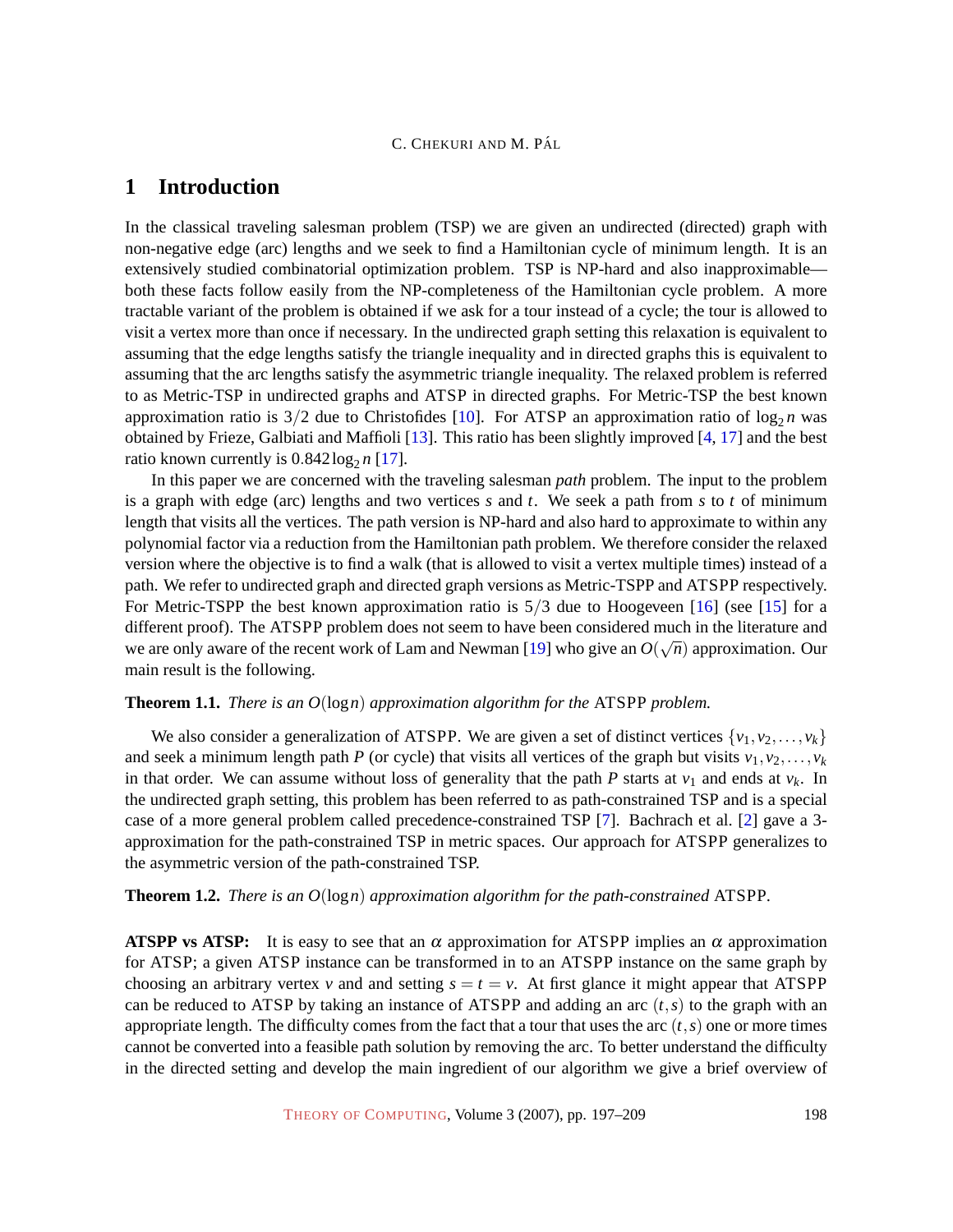the algorithm of Frieze et al. [\[13\]](#page-10-1) for ATSP and a variant proposed by Kleinberg and Williamson [\[18\]](#page-11-4) (see [\[24\]](#page-11-5) for a description and proof). Both algorithms work in an iterative fashion. We let OPT denote the value of an optimum solution to a given instance.

The algorithm in [\[13\]](#page-10-1) finds a collection of directed cycles that partition the vertex set (called a cycle-cover in some settings) such that the total length of the cycles is minimized. This can be achieved in polynomial time using a reduction to the minimum cost assignment problem [\[13\]](#page-10-1). Note that any optimum solution to the given instance of ATSP is a single cycle that spans all vertices, and hence the length of the cycles computed is at most OPT. From each cycle an arbitrary vertex is chosen to be the cycle's proxy and the problem is reduced to finding an ATSP tour in the graph induced on the proxy vertices. A tour in the smaller graph can be extended to the original graph using the cycles. Further, it can be easily seen that there must be a tour of length at most OPT in the new instance on the proxy vertices.

In each iteration, the number of vertices is reduced by at least a half, as each cycle contains at least two vertices. Thus, there are at most  $log_2 n$  iterations. The algorithm incurs a cost of OPT in each iteration, hence the total length of the final tour is upper bounded by  $\log_2 n \cdot \text{OPT}$ .

The algorithm in [\[18\]](#page-11-4) works differently. It finds a single cycle in each iteration such that the ratio of the length of the cycle to the number of vertices in the cycle is minimum. Such a cycle (also called a minimum mean-cost cycle) can be found in polynomial time [\[1\]](#page-9-1). An arbitrary vertex in the cycle is chosen as a proxy and the algorithm works in a reduced graph with the non-proxy vertices of the cycle removed. The analysis is similar to that of the analysis of the greedy algorithm for covering problems, in particular the set cover problem [\[11\]](#page-10-5). This results in an approximation ratio of 2*H<sup>n</sup>* where  $H_n = 1 + 1/2 + \cdots + 1/n$  is the *n*-th harmonic number.

Both the algorithms described above crucially rely on the fact that cycles allow the problem size to be reduced. Cycles can be used in a similar way for ATSPP as well. However, in ATSPP, cycles cannot be relied on as the only building blocks since the solution to the problem might not contain any cycle; for example *G* can be a directed simple path. In addition to cycles, we also need to consider paths. However there is no obvious way to reduce the problem size using paths. We therefore restrict ourselves to maintaining a single partial path from *s* to *t*. A simple, and indeed the only natural way, to augment a partial path *P* is to replace one of the arcs  $(u, v)$  of *P* by a subpath *P*<sup> $\prime$ </sup> from *u* to *v* that contains some yet unvisited vertices. Our main technical contribution is the following: for any partial path there *exists* an augmentation to a path that contains all vertices such that the length of augmentation is at most  $2 \cdot OPT$ . We combine this with the greedy approach similar to that in [\[18\]](#page-11-4) to prove [Theorem 1.1](#page-1-0) and [Theorem 1.2.](#page-1-1) We remark that in some recent work, Feige and Singh [\[12\]](#page-10-6) show a generic way to use an approximation algorithm for ATSP to obtain an approximation algorithm for ATSPP. However, they still need to use an augmentation lemma similar (and more general) to the one we develop.

<span id="page-2-0"></span>**Related Work:** TSP is a cornerstone problem for combinatorial optimization and there is a vast amount of literature on many aspects including a large number of variants. The books [\[20,](#page-11-6) [14\]](#page-10-7) provide extensive pointers as well as details. Our work is related to understanding the approximability of TSP and its variants. One of the major open problems in approximation algorithms is whether ATSP has a constant factor approximation or not. The natural LP relaxation for ATSP has only a lower bound of 2 on its integrality gap [\[6\]](#page-10-8). Resolving the integrality gap of this formulation is also an important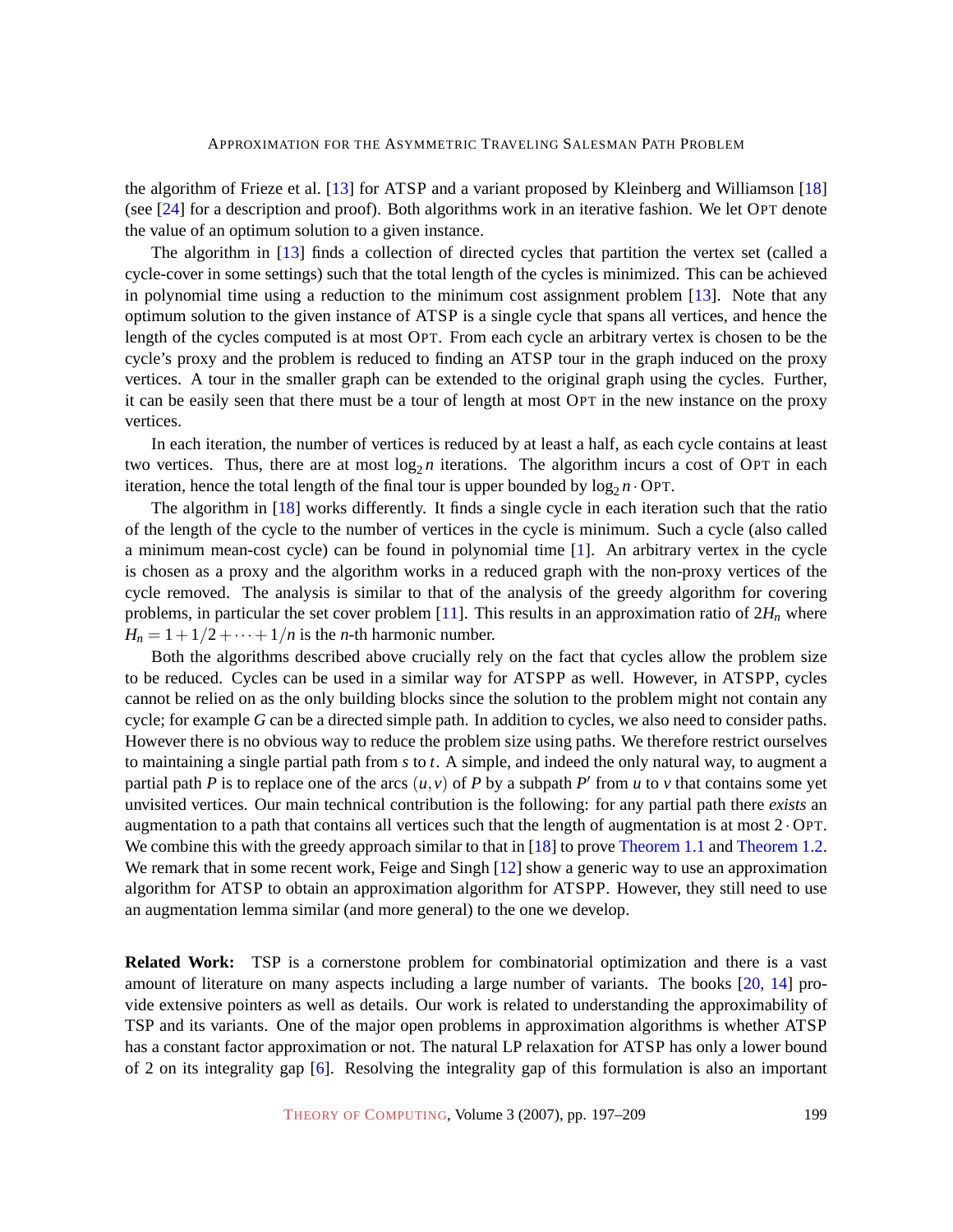open problem. The path-constrained TSP problem is a special case of the precedence-constrained TSP problem [\[7\]](#page-10-4): we are given a partial order on the vertices and the goal is to seek a minimum length cycle that visits vertices in an order that is consistent with the given partial order. In [\[7\]](#page-10-4) it is shown that this general problem is hard to approximate even for special classes of metric spaces.

# **2 Preliminaries**

Let  $G = (V, A)$  be an arc-weighted directed graph, and let  $\ell : A \to \mathbb{R}^+$  be the edge lengths. For a path *P* in *G* let  $V(P)$  and  $A(P)$  denote the vertices and arcs of *P* respectively. When the meaning is clear from the context, we may use *P* instead of  $V(P)$  or  $A(P)$ . Let  $\mathcal{P}(s,t)$  denote the set of all  $s \rightsquigarrow t$  paths in *G*. A path  $P \in \mathcal{P}(s,t)$  is *non-trivial* if it contains internal vertices, that is  $|V(P)| > 2$ . Let  $\mathcal{C}(s,t)$  denote the set of cycles in *G* that do *not* contain either *s* or *t*. Let *P* be a non-trivial path in  $\mathcal{P}(s,t)$ . Then the *density* of *P*, denoted by *d*(*P*), is the ratio of the total arc length of *P* to the number of internal vertices in *P*. In other words

$$
d(P) = \sum_{a \in A(P)} \frac{\ell(a)}{|V(P) - 2|}
$$

.

Similarly, the density of a cycle  $C \in \mathcal{C}(s,t)$  is defined to be  $d(C) = \sum_{a \in A(C)} \ell(a)/|V(C)|$ .

<span id="page-3-0"></span>**Lemma 2.1.** *Given a directed graph G and two vertices s*,*t, let* λ <sup>∗</sup> *be the density of a minimum density non-trivial path in*  $\mathcal{P}(s,t)$ *. There is a polynomial time algorithm that either finds a path*  $P \in \mathcal{P}(s,t)$  *such that*  $d(P) = \lambda^*$  *or finds a cycle*  $C \in \mathcal{C}(s,t)$  *such that*  $d(C) < \lambda^*$ *.* 

*Proof.* We give a polynomial time algorithm that takes a parameter  $\lambda > 0$  in addition to G and s,t and outputs one of the following: (i) a non-trivial path  $P \in \mathcal{P}(s,t)$  with  $d(P) \leq \lambda$ , (ii) a cycle  $C \in \mathcal{C}(s,t)$  with  $d(C) < \lambda$ , (iii) a proof that no path in  $\mathcal{P}(s,t)$  has a density at most  $\lambda$ . This can be combined with binary search to obtain the desired algorithm.

We remove arcs into  $s$  and out of  $t$ . This ensures that there are no cycles that contain  $s$  or  $t$  and does not affect the solution. Given  $\lambda$  we create a graph  $G_{\lambda}$  that differs from *G* only in the arc lengths. The arc lengths of  $G_{\lambda}$ , denoted by  $\ell'$ , are set as follows:

$$
\ell'(s, u) = \ell(s, u) - \lambda/2 \qquad u \in V \setminus \{s, t\}
$$
  

$$
\ell'(u, t) = \ell(u, t) - \lambda/2 \qquad u \in V \setminus \{s, t\}
$$
  

$$
\ell'(u, v) = \ell(u, v) - \lambda \qquad u, v \in V \setminus \{s, t\}
$$

It is easy to verify that the density of a path  $P \in \mathcal{P}(s,t)$  or a cycle  $C \in \mathcal{C}(s,t)$  is at most  $\lambda$  iff its length in  $G_{\lambda}$  is non-positive. Thus we can use the Bellman-Ford algorithm [\[1\]](#page-9-1) to compute a shortest path in  $G_{\lambda}$ between *s* and *t*. If the algorithm finds a negative length cycle we output it. Otherwise, if the shortest path length is non-positive then we obtain a path of density at most  $\lambda$ . If the shortest path is of positive length, we obtain a proof of the non-existence of a path in  $P(s,t)$  of density  $\lambda$ .  $\Box$ 

We remark that the above proof only guarantees a weakly-polynomial time algorithm due to the binary search for λ ∗ . A strongly polynomial time algorithm can be obtained by using a *parametric*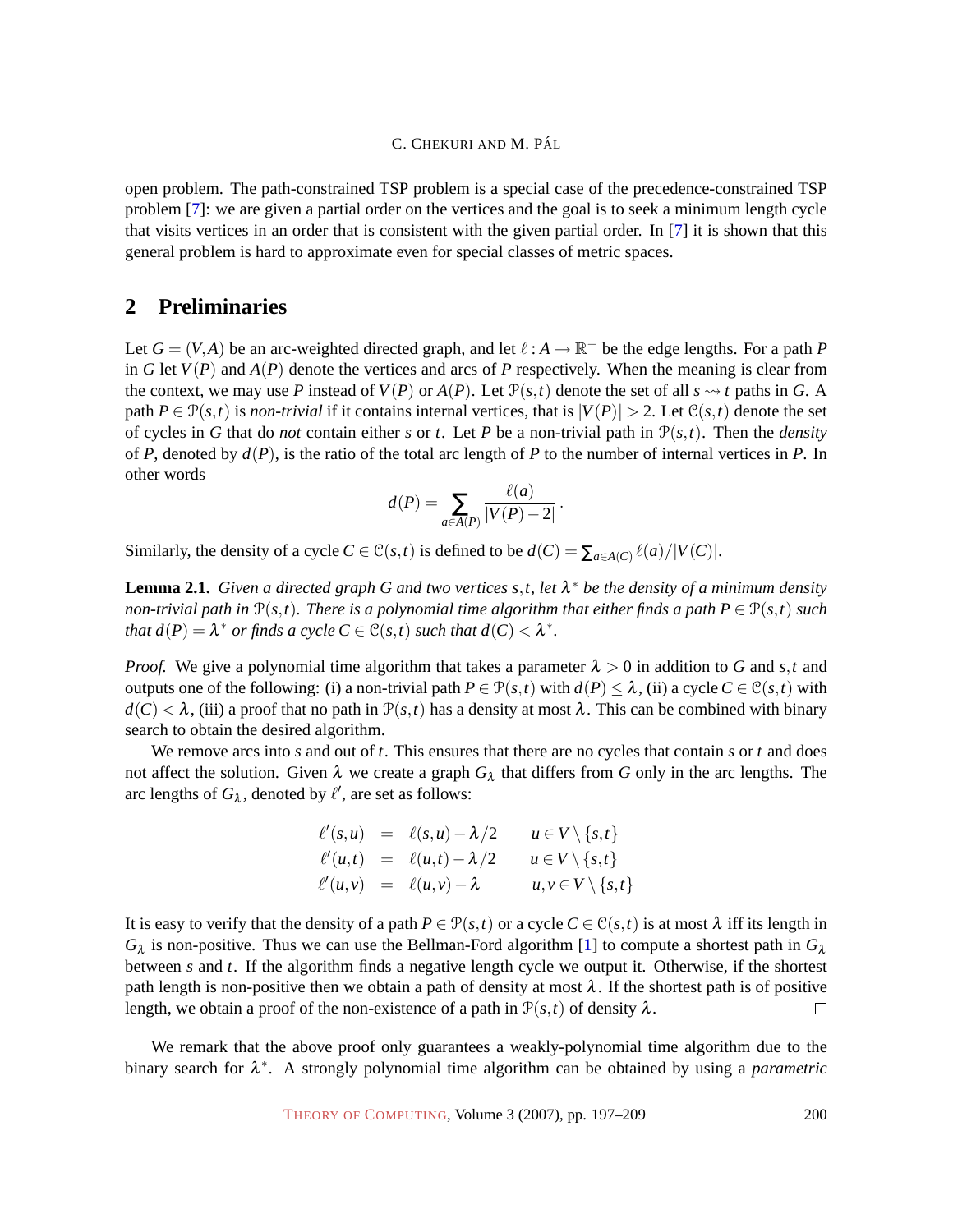shortest path algorithm. Our focus is on the approximation ratio and hence we do not go into the details of this well-understood area and refer the reader to [\[1,](#page-9-1) [25\]](#page-11-7).

Given a directed path *P* and two vertices  $u, v \in P$  we write  $u \preceq_P v$  if *u* precedes *v* in *P* (we assume that *u* precedes itself). If  $u \preceq_{P} v$  and  $u \neq v$  we write  $u \prec_{P} v$ . If *P* is clear from the context we simply write  $u \preceq v$  or  $u \prec v$ .

We call a path  $P \in \mathcal{P}(s,t)$  *spanning* if  $V(P) = V$ , otherwise it is *partial*. Let  $P_1$  and  $P_2$  be two paths in  $\mathcal{P}(s,t)$ . We say that  $P_2$  *dominates*  $P_1$  iff  $V(P_1) \subset V(P_2)$ . We say that  $P_2$  is an *extension* of  $P_1$  if  $P_2$ dominates  $P_1$  and the vertices in  $V(P_1)$  are visited in the same sequence in  $P_2$  as they are in  $P_1$ . It is clear that if  $P_2$  extends  $P_1$  then we can obtain  $P_2$  by replacing some arcs of  $P_1$  by subpaths of  $P_2$ . Let  $\ell(P_1, P_2)$ denote the *cost of extension* which is defined to be  $\sum_{a \in A(P_2) \setminus A(P_1)} \ell(a)$ . Note that the cost of extension does not include the length of arcs in *P*1.

## **3 Augmentation Lemma**

<span id="page-4-0"></span>Our main lemma is the following.

**Lemma 3.1.** Let  $G = (V, A, \ell)$  *satisfy the asymmetric triangle inequality and let*  $P_1, P_2$  *in*  $\mathcal{P}(s,t)$  *such that*  $P_2$  *dominates*  $P_1$ *. Then there is a path*  $P_3 \in \mathcal{P}(s,t)$  *that dominates*  $P_2$ *, extends*  $P_1$ *, and satisfies*  $\ell(P_1, P_3) \leq 2\ell(P_2).$ 

We remark that the above lemma only guarantees the existence of  $P_3$  but not a polynomial time algorithm to find it. Let us introduce some syntactic sugar before plunging into the proof. For a path *P* and two vertices  $u \leq_P v$ , we use  $P(u, v)$  to denote the subpath of *P* starting at *u* and ending at *v*. Specifically for the path  $P_1$ , we use the following notation: for a vertex  $u \in P_1 \setminus \{t\}$ , we denote by  $u^+$  the successor of  $u$  on  $P_1$ .

*Proof.* Consider the set  $X \subseteq V(P_1)$  of vertices *u* with the property that  $u \prec_{P_2} u^+$ . Note that  $s \in X$ . For each such vertex, we think of replacing the arc  $(u, u^+)$  of  $P_1$  by the subpath  $P_2(u, u^+)$ . Naïvely, we could replace all arcs  $(u, u<sup>+</sup>)$  by the corresponding subpaths of  $P_2$ . Unfortunately this might cause some arcs of *P*<sub>2</sub> to be used multiple times and thus incur a high cost of extension. To avoid this, we choose only some of the vertices in *X* to replace their corresponding arcs. We shall *mark* a subset of vertices  $u \in X$ with their corresponding path segments  $P_2(u, u^+)$  such that each vertex of  $P_2$  occurs in some marked path segment at least once, while each arc of *P*<sup>2</sup> appears in at most *two* marked segments.

We construct a sequence  $g_1, g_2, \ldots$  of marked vertices iteratively. To start, we let  $g_1 = s$  be the first marked vertex. Given  $g_1, \ldots, g_i$ , we construct  $g_{i+1}$  as follows. Find the last vertex *v* on the subpath  $P_1(g_i^+, t)$  such that  $v \in P_2(s, g_i^+)$ . Such a vertex *v* always exists, as  $g_i^+$  belongs to both path segments. Note that, by the choice of *v*,  $v^+ \notin P_2(s, g_i^+)$ , which means that (unless  $v = t$ )  $v \prec_{P_2} v^+$  and thus  $v \in X$ . If  $v \neq t$ , we let  $g_{i+1} = v$  and continue to the next iteration. If  $v = t$ , we stop—this happens only when  $g_i^+ = t$ . Let  $g_i$  be the last vertex of the constructed sequence. We obtain  $P_3$  from  $P_1$  by replacing each arc  $(g_i, g_i^+)$  of  $P_1$  $P_1$  by the sub-path  $P_2(g_i, g_i^+)$ . See Figure 1 [for an illustration of the construction. To prove](#page-5-0) the lemma, it now suffices to prove the following two statements.

(P1) For every vertex  $v \in P_2$ , there is at least one marked segment  $P_2(g_i, g_i^+)$  that contains *v*.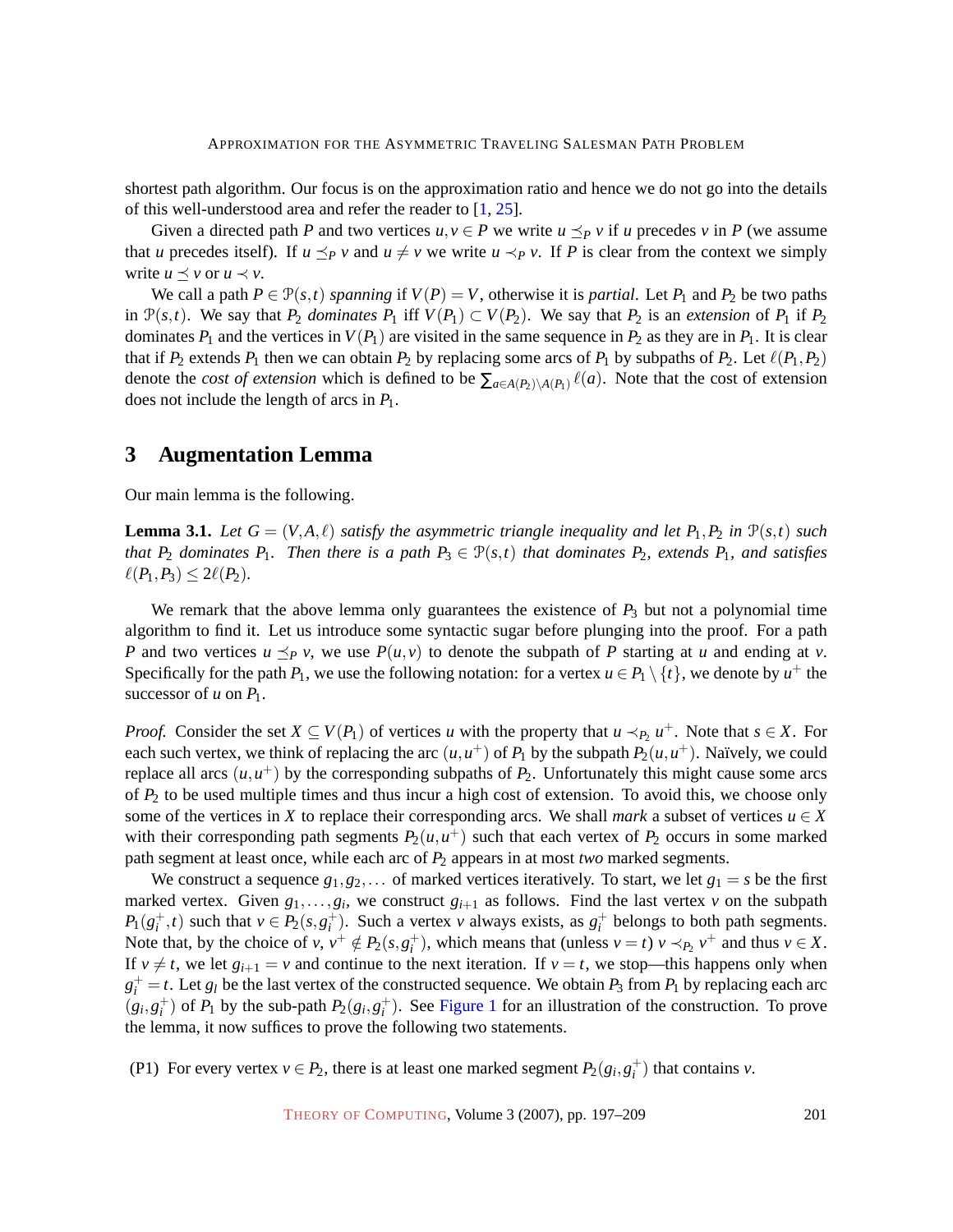



<span id="page-5-0"></span>Figure 1: Illustration for the augmentation lemma. Each dotted edge edge in  $P_3$  corresponds to a sub-path of  $P_2$ . Note that any edge of  $P_2$  occurs in at most two dotted sub-paths in  $P_3$ .

(P2) Every arc  $a \in P_2$  belongs to at most two marked segments  $P_2(g_i, g_i^+)$ , with  $i = 1, ..., l$ .

These statements in turn follow from the following inequalities:

- (I1) For  $i = 1, ..., l 1$ , we have  $g_i \prec_{P_1} g_{i+1}$ .
- (I2) For  $i = 1, ..., l 1$ , we have  $g_i \prec_{P_2} g_{i+1} \preceq_{P_2} g_i^+$ .
- (I3) For  $i = 1, ..., l 2$ , we have  $g_i^+ \leq_{P_2} g_{i+2}$ .

In particular, (I2) shows that any two consecutive path segments  $P_2(g_i, g_i^+)$  and  $P_2(g_{i+1}, g_{i+1}^+)$  overlap. Since the first segment contains *s* and the last segment contains *t*, the union of these segments must necessarily cover the whole path  $P_2$ . Hence (P1) holds. Inequalities (I2) and (I3) imply that two path segments  $P_2(g_i, g_i^+)$  and  $P_2(g_j, g_j^+)$  overlap only if  $|i-j| \le 1$ , and thus each arc  $a \in P_2$  can belong to at most two consecutive segments. This proves (P2).

We finish the proof by showing that (I1)–(I3) hold. (I1) holds by construction, as  $g_{i+1} \in P_1(g_i^+, t)$ . The second part of (I2),  $g_{i+1} \leq_{p_2} g_i^+$  is easily seen to hold as well, since  $g_{i+1}$  is defined to be the last vertex *v* along the path  $P_1$  such that  $v \leq_{P_2} g_i^+$ .

*i*G From (I1) we know that  $g_{i+2}$  occurs on the path  $P_1$  later than  $g_{i+1}$ , thus it must be that  $g_{i+2} \preceq_{P_2} g_i^+$ does not hold, and hence  $g_i^+ \prec_{P_2} g_{i+2}$ . This proves inequality (I3).

Finally, we prove the first part of inequality (I2),  $g_i \prec_{P_2} g_{i+1}$ . Since  $g_1 = s$ , this certainly holds for  $i = 1$ . For contradiction, suppose that  $g_{i+1} \leq_{P_2} g_i$  for some  $i > 1$ . Consider the iteration in which  $g_i$  got marked. Recall that by construction,  $g_i$  is the last vertex along the path  $P_1$  that belongs to  $P_2(s, g_{i-1}^+)$ . But then, from  $g_{i+1} \preceq_{P_2} g_i$  and  $g_i \preceq_{P_2} g_{i-1}^+$  it follows that  $g_{i+1} \preceq_{P_2} g_{i-1}^+$ , and hence  $g_{i+1} \in P_2(s, g_{i-1})$ . This is a contradiction, because by (I1),  $g_{i+1}$  occurs on  $P_1$  later than  $g_i$ .  $\Box$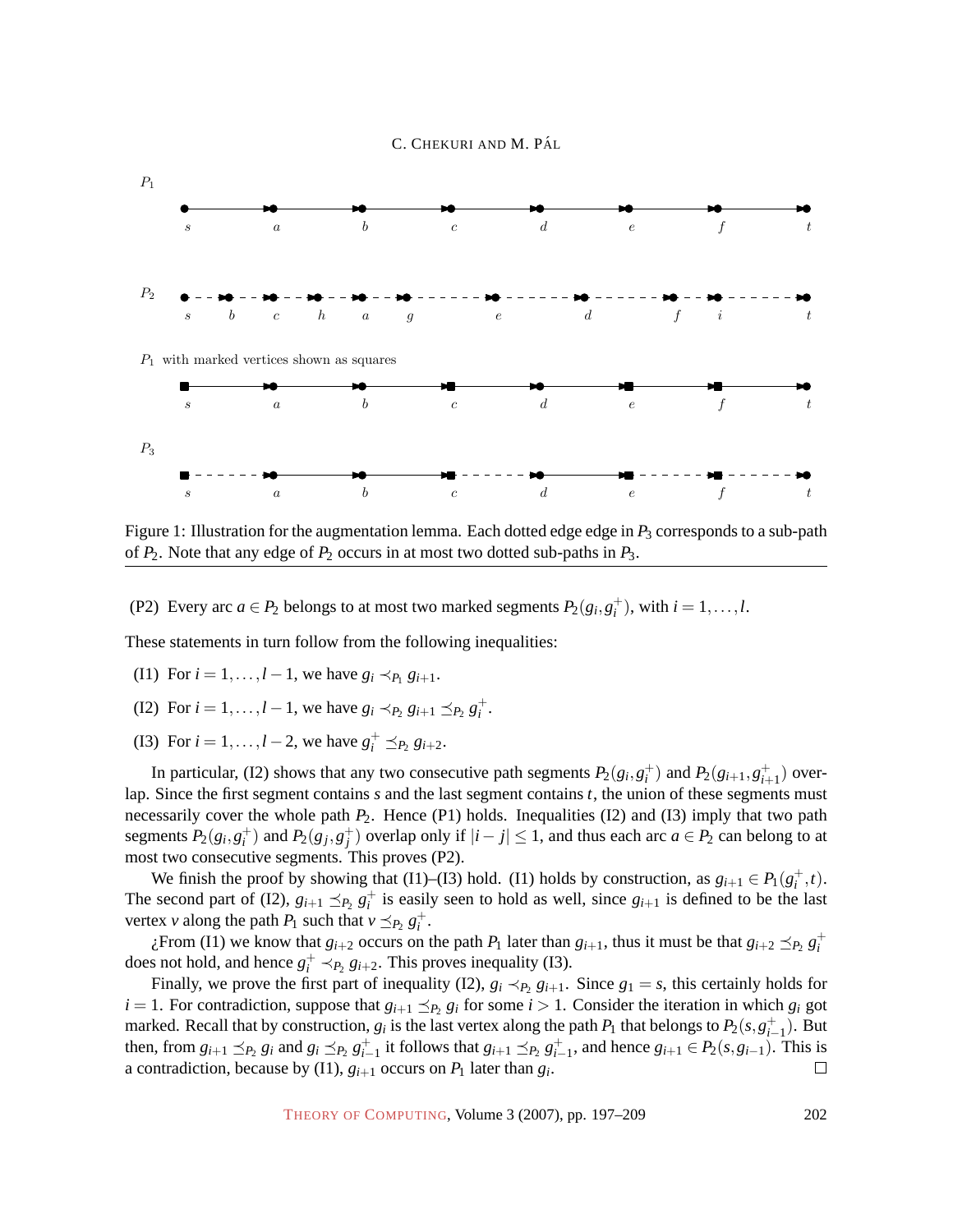We obtain the following useful corollary.

**Corollary 3.2.** For any  $P \in \mathcal{P}(s,t)$  there is a spanning path  $P' \in \mathcal{P}(s,t)$  such that  $\ell(P,P') \leq 2$  · OPT and *P* 0 *extends P.*

*Proof.* In [Lemma 3.1,](#page-4-0) we let  $P_1 = P$  and we choose  $P_2$  to be some fixed optimal spanning path. The path  $P_3$  guaranteed by the lemma is the desired  $P'$ .  $\Box$ 

## <span id="page-6-0"></span>**4 Algorithm for ATSPP**

Our algorithm for ATSPP works in a greedy fashion, choosing a best ratio augmentation in every step similar in spirit to that in [\[18\]](#page-11-4). The approximation ratio follows from the same arguments as in the analysis of the greedy algorithm for set cover [\[11\]](#page-10-5).

At any point in time, the algorithm maintains an  $s$ -*t* path *P*, where  $P = (s = p_0, p_1, \dots, p_k = t)$ , and a list  $C$  of vertex disjoint cycles  $C_1, \ldots, C_l$ . The cycles are at all times disjoint from *P* and together with *P* partition the vertex set *V*. From each cycle *C<sup>i</sup>* , we pick a vertex *c<sup>i</sup>* as a proxy for that cycle. Initially, the path *P* consists of a single arc *s*-*t*, and every vertex  $v \in V \setminus \{s,t\}$  is considered a separate (degenerate) cycle. (Thus initially, each vertex will be its own cycle's proxy.)

In each iteration, we seek to decrease the number of components by performing a *path or cycle augmentation*. In a path augmentation step, we pick a path  $\pi$  that starts at some vertex  $p_i \neq t$  on the path *P*, visits one or more cycle proxy vertices, and ends at  $p_{i+1}$ , the successor of  $p_i$  on *P*. Let  $R(\pi) = c_{i_1}, c_{i_2}, \ldots, c_{i_m}$  be the set of proxy vertices visited by  $\pi$ . Consider the union of the path  $\pi$  and the cycles  ${C_i}_{c_i \in R(\pi)}$ . In this graph, the in-degree of every vertex equals its out-degree, except for  $p_i$  and  $p_{i+1}$ . Thus, it is possible to construct an Eulerian walk from  $p_i$  to  $p_{i+1}$  that visits all arcs (and hence all vertices) of  $\bigcup_{c_i \in R(\pi)} C_i$ . Using triangle inequality and short-cutting, we convert the walk into a path  $\pi'$  that visits every vertex only once without increasing its cost. We then extend *P* by replacing the arc  $(p_i, p_{i+1})$  by the path  $\pi'$ . Finally, we remove all cycles in  $R(\pi)$  from  $\mathcal{C}$ .

The cycle augmentation step is very similar. We pick a non-degenerate cycle *C* on proxy vertices (that is, it contains two or more proxy vertices). We let  $R(C)$  be the set of proxy vertices visited by  $C$ , and consider the graph  $C \cup \bigcup_{c_i \in R(C)} C_i$ . This graph is Eulerian: by following an Eulerian tour of it and short-cutting, we obtain a cycle  $C'$  visiting every vertex of  $\bigcup_{c_i \in R(C)} C_i$ . We add  $C'$  to the list C (we pick a proxy for *C'* arbitrarily). Again, we remove all cycles in  $R(C)$  from the list C.

In each iteration, we pick either a path or a cycle with minimum density. In the following, we use  $\pi$ to refer to either an augmenting path or augmenting cycle. For the purposes of this algorithm, we define the density of a path or cycle  $\pi$  to be  $d(\pi) = \ell(\pi)/|R(\pi)|$  the ratio of the length of  $\pi$  to the number of proxy vertices covered by  $\pi$ . Note that although we consider only proxy vertices in the above definition of density, we can still use [Lemma 2.1](#page-3-0) to find, in polynomial time, an augmenting path of minimum density  $\lambda^*$ , or find an augmenting cycle with density no greater than  $\lambda^*$ .

Each augmenting path or cycle iteration reduces the size of the list  $C$ , and hence it takes at most |*V*| −2 iterations to exhaust it. At this point, all outstanding cycles must have been included in *P*, and hence *P* is a spanning path. We output *P* and stop.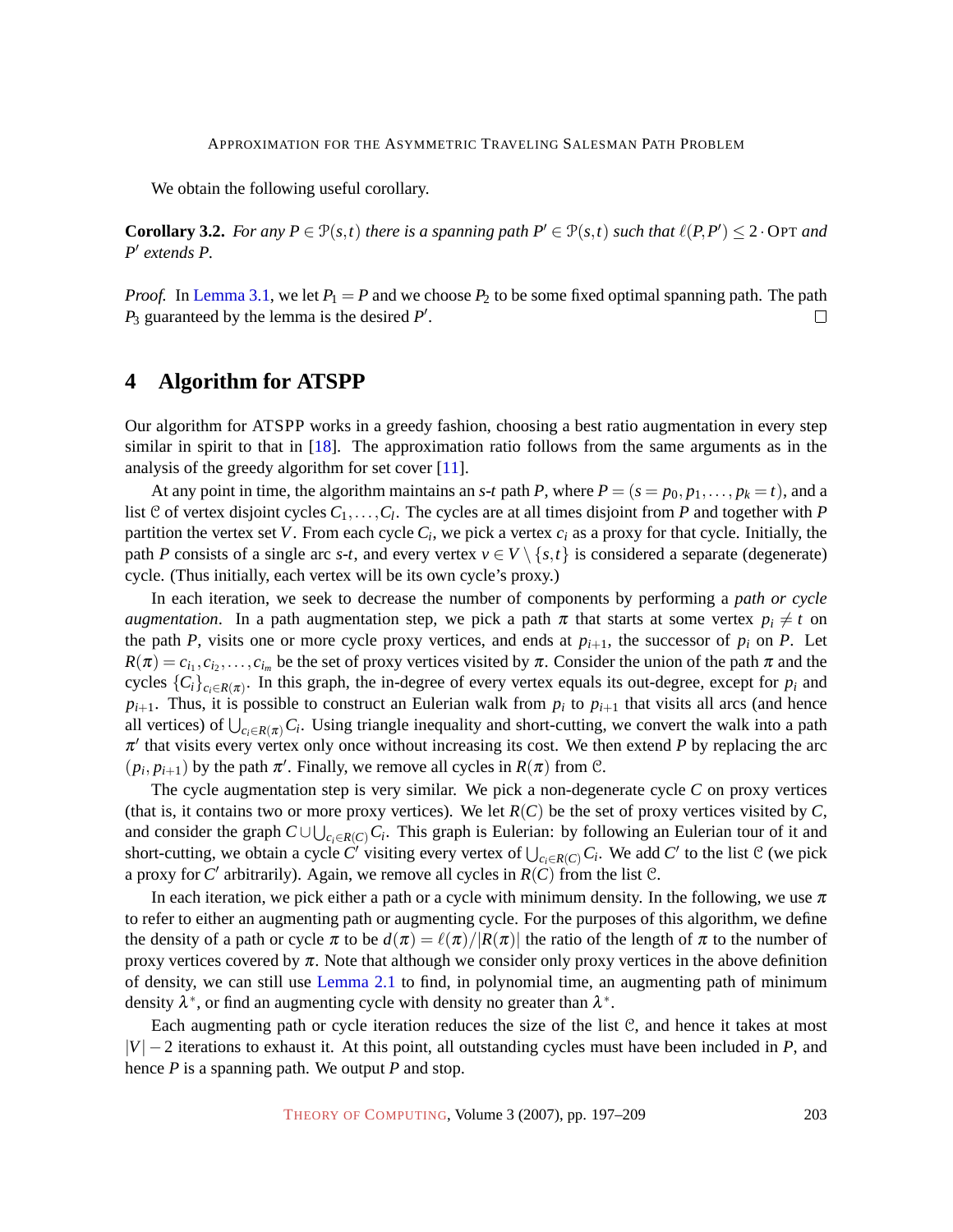#### **4.1 Bounding the cost**

We now turn to bounding the cost of the resulting path. To do this, we observe the quantity  $L = \ell(P) + \ell(P)$  $\sum_{c \in \mathcal{C}} \ell(C)$ . Initially,  $L = \ell(s,t) \leq \text{OPT}$ . Note that in every augmentation step, *L* increases by at most  $\ell(\pi)$ , where  $\pi$  is the current augmenting path or cycle. Hence, it is enough to bound the lengths of the augmenting paths and cycles.

**Claim 4.1.** *In every iteration, if* π *is the augmenting path or cycle in that iteration,*

$$
\ell(\pi) \leq \frac{|R(\pi)|}{|\mathcal{C}|} \cdot 2 \cdot \text{OPT}.
$$

*Proof.* Let *P*<sup>∗</sup> be a minimum length *s*-*t* path that visits all proxy vertices of cycles in €. One such path can be obtained by short-cutting an optimum ATSPP path in *G*, hence  $\ell(P^*) \leq$  OPT. [Lemma 3.1](#page-4-0) states that the path *P* can be extended to a path  $P_3$  such that  $R(C) \subseteq P_3$  and the cost of the extension is at most  $2\ell(P^*) \leq 2$  · OPT. The extension covers |C| proxy vertices, and hence has density at most 2 · OPT/|C|. The subpaths of this extension are also valid augmentation paths, and one of them must have density no greater than the density of the whole extension. Thus, there is an augmenting path with density  $2 \cdot \text{OPT}/|\mathcal{C}|$ ; the density of the best path or cycle can only be lower.  $\Box$ 

<span id="page-7-0"></span>**Lemma 4.2.** *The overall cost of the path output by the algorithm is at most* max $(4H_{n-2}, 1) \cdot \text{OPT}$ .

*Proof.* At any given stage of the algorithm, let  $k = |\mathcal{C}|$  be the number of components left. We claim that the cost of reducing *k* by one is at most  $4 \cdot \text{OPT}/k$ . Assuming the claim and summing over  $k =$ 1,...,|*V*| − 2 yields an upper bound of 4 · *Hn*−<sup>2</sup> · OPT on the total cost of the augmentation steps. We also have to account for the arc  $(s,t)$  included in the initialization phase; note that if  $n \geq 3$ , this arc will be removed during the execution of the algorithm and hence does not contribute to the final cost. It is easy to verify that for  $n = 2$ , our algorithm finds an optimal solution.

To prove the claim, consider any fixed value of *k* and consider the augmentation step in which the value of  $|C|$  drops from some  $k_1 \geq k$  to  $k_2 < k$ . The augmentation step was either a path step or a cycle step. In a path step,  $k_1 - k_2$  cycles are removed at cost  $2 \cdot \text{OPT}(k_1 - k_2)/k_1$ , i.e.,  $2 \cdot \text{OPT}/k_1 \le$ 2 · OPT/ $k$  per cycle. In a cycle step,  $k_1 - k_2 + 1$  cycles are removed and one cycle is added, at cost  $2 \cdot \text{OPT}(k_1 - k_2 + 1)/k_1$ . The amortized cost per cycle is thus

$$
2 \cdot \frac{\text{OPT}}{k_1} \cdot \frac{k_1 - k_2 + 1}{k_1 - k_2} \, .
$$

Since in a cycle step,  $k_1 - k_2 \ge 1$ , the amortized cost per cycle is at most  $4 \cdot \text{OPT}/k_1$ .  $\Box$ 

We briefly discuss the running time of the algorithm. The number of augmenting iterations is, in the worst case, linear in *n*. In each iteration we need to find a parametric shortest path between every adjacent pair of vertices in the current partial path. Thus, in the worst case the algorithm requires  $\Theta(n^2)$ parametric shortest path computations. Each parametric shortest path computation can be implemented in  $O(nm + n^2 \log n)$  time in a graph with *n* vertices and *m* arcs [\[25\]](#page-11-7). One way to simplify the implementation is to use the transitive closure of the original graph: an arc  $(u, v)$  in the trantive closure has length equal to the shortest path from *u* to *v* in the original graph. A simple upper bound on the number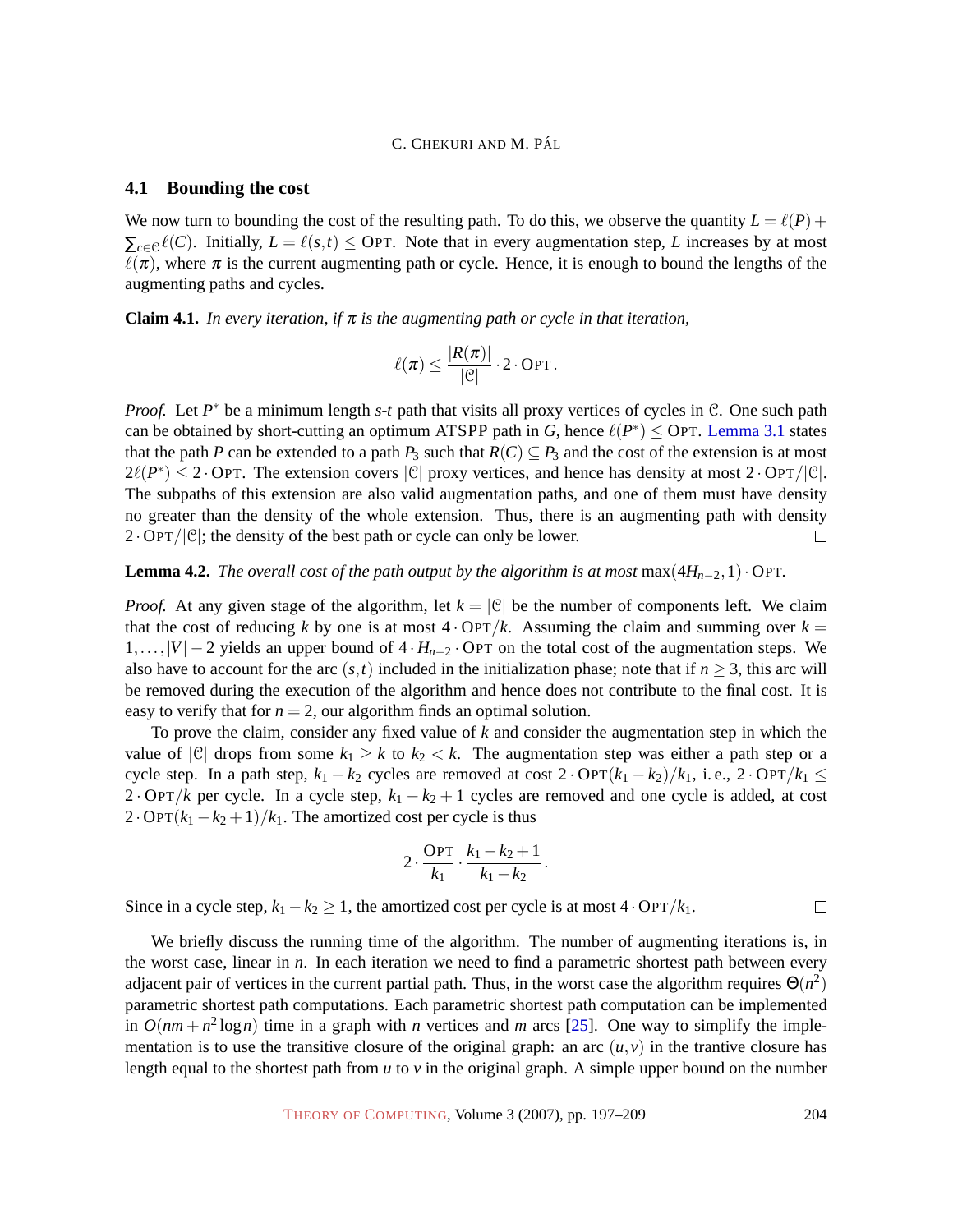of arcs in the closure is  $n^2$ . Thus a parametric shortest path computation takes  $O(n^3)$  time. Putting together these bounds gives a total running time of  $O(n^5)$  steps. The running time can be improved at the expense of a (slightly) worse approximation guarantee. In particular the density computation for the augmentation in each iteration can be approximate.

## **4.2 Path-constrained ATSPP**

Our algorithm for ATSPP generalizes to the path-constrained version in a straight forward fashion. Recall that we are given a sequence of vertices  $s = v_1, v_2, \ldots, v_k = t$  and seek a minimum length spanning path in  $\mathcal{P}(s,t)$  that visits  $v_1, v_2, \ldots, v_k$  in order. The only change from the algorithm for ATSPP is in the initialization step. Instead of starting with a path consisting of the arc  $(s,t)$  we start with a path *P* consisting of the arcs  $(v_1, v_2), (v_2, v_3), \ldots, (v_{k-1}, v_k)$ . Note that the length of this path is a lower bound on the length of an optimum path. The algorithm simply augments this path to a spanning path in exactly the same way as for ATSPP. The analysis is essentially the same as for ATSPP.

## <span id="page-8-0"></span>**5 Conclusions**

Our investigation of ATSPP was primarily motivated by the orienteering problem and related ones such as the *k*-TSP and *k*-stroll problems. Orienteering in directed graphs is the following problem: given a directed graph  $G = (V, A)$  and two nodes *s*,*t* and a budget *B*, find an *s*-*t* walk of total length at most *B* that maximizes the number of distinct vertices on the walk. In the *k*-stroll problem the goal is to find an *s*-*t* walk of minimum length that contains at least *k* nodes. The (rooted) *k*-TSP problem is the *k*-stroll problem with  $s = t$ ; the goal is a tour of minimum length that contains *s* and contains at least *k* nodes. These problems are closely connected and are motivated by applications in vehicle routing and others [\[5,](#page-10-9) [3,](#page-9-2) [22\]](#page-11-8). The work in [\[5,](#page-10-9) [3\]](#page-9-2) established connections between approximability of some of the above problems and obtained approximation algorithms of orienteering in undirected graphs. More recently, independent work in [\[8,](#page-10-10) [21\]](#page-11-9) established poly-logarithmic approximations for orienteering in directed graphs—earlier a poly-logarithmic approximation was achieved only in quasi-polynomial time [\[9\]](#page-10-11). However, for all the above mentioned problems on directed graphs, including the classical ATSP, only APX-hardness is known while the best approximation bounds known are poly-logarithmic. Closing these gaps are challenging open problems. We mention two concrete open problems in the context of ATSPP.

A natural linear programming relaxation can be written for the problem, as given below. For a set  $S \subset V$  of vertices, we let  $\delta^-(S)$  and  $\delta^+(S)$  denote the set of arcs entering and leaving *S*, respectively.

For each arc  $a \in A$  there is a variable  $x(a)$  which indicates whether *a* is in the solution or not. The constraints ask for at least one arc to leave each set that does not contain *t*, and for at least one arc to enter each set not containing *s*. Further, the constraints force exactly one arc to enter each node in  $V \setminus \{s\}$ and force exactly one arc to leave each node in  $V \setminus \{t\}.$ 

THEORY OF C[OMPUTING](http://dx.doi.org/10.4086/toc), Volume 3 (2007), pp. 197–209 205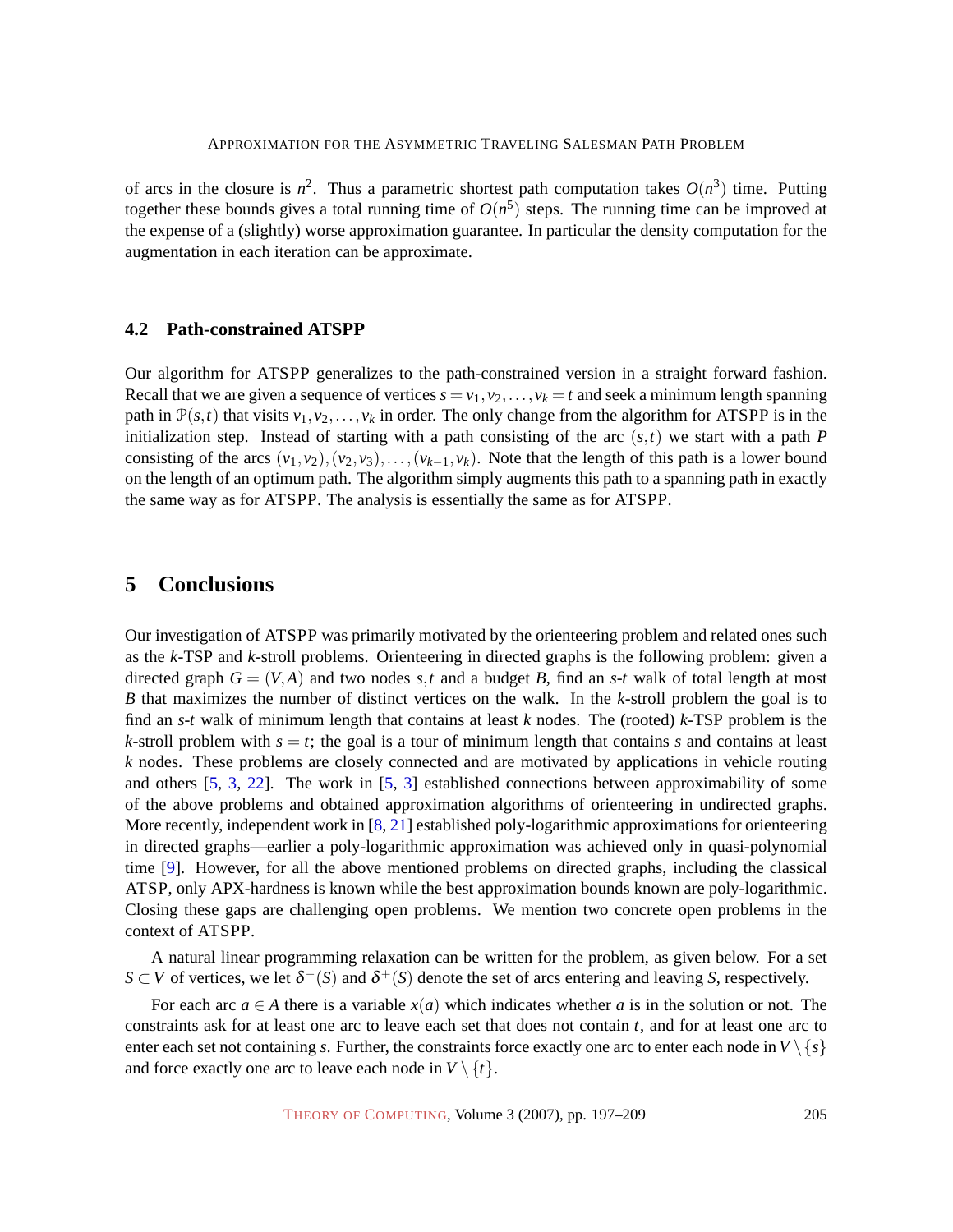$$
\min \sum_{a \in A} \ell(a)x(a)
$$
\n
$$
\sum_{a \in \delta^-(v)} x(a) = 1 \qquad v \in V \setminus \{s\}
$$
\n
$$
\sum_{a \in \delta^+(v)} x(a) = 1 \qquad v \in V \setminus \{t\}
$$
\n
$$
\sum_{a \in \delta^-(S)} x(a) \ge 1 \qquad S \subseteq V \setminus \{s\}
$$
\n
$$
\sum_{a \in \delta^+(S)} x(a) \ge 1 \qquad S \subseteq V \setminus \{t\}
$$
\n
$$
x(a) \ge 0 \qquad a \in A.
$$

The relaxation above is similar to the one for ATSP. Williamson [\[23\]](#page-11-10) showed that the relaxation of ATSP has an integrality gap of  $O(log n)$  by adapting the proof of [\[13\]](#page-10-1); in contrast, the best lower bound on the integrality gap is 2 [\[6\]](#page-10-8). An open question is whether the above relaxation for ATSPP has an integrality gap of  $O(log n)$ . The augmentation lemma [\(Lemma 3.1\)](#page-4-0) is based on a comparison to an optimum integral solution and it is not clear whether one can prove a similar lemma with respect to the value of an optimum solution to the linear program.

Another open question is to obtain a non-trivial approximation algorithm for the *k*-stroll problem. Note that ATSPP is a special case of *k*-stroll where  $k = n$ . The results in [\[8,](#page-10-10) [21\]](#page-11-9) yield bi-criteria algorithms that find an *s*-*t* walk of length  $O(OPT)$  that visits  $\Omega(k/\log^2 k)$  nodes.

<span id="page-9-3"></span>**Acknowledgments:** We thank Fumei Lam for an enlightening conversation, for sending us a copy of the manuscript [\[19\]](#page-11-3) and for pointing out [\[2\]](#page-9-0). We thank Moses Charikar for pointing out [\[18\]](#page-11-4). This work was mostly done while the authors were at Lucent Bell Labs. Chandra Chekuri acknowledges support from an ONR basic research grant N00014-05-1-0256 to Lucent Bell Labs.

# **References**

- <span id="page-9-1"></span>[1] [\\*](http://theoryofcomputing.org/articles/main/v003/a011/bibliography.html#networkflowbook) RAVINDRA K. AHUJA, THOMAS L. MAGNANTI, AND JAMES B. ORLIN: *Network Flows*. Prentice Hall, 1993. [1,](#page-1-2) [2](#page-3-0)
- <span id="page-9-0"></span>[2] [\\*](http://theoryofcomputing.org/articles/main/v003/a011/bibliography.html#BachrachCHMRS05) ABRAHAM BACHRACH, KEVIN CHEN, CHRIS HARRELSON, RADU MIHAESCU, SATISH RAO, AND APURVA SHAH: Lower bounds for maximum parsimony with gene order data. In *Proc. 3rd RECOMB Satellite Workshop on Comparative Genomics (RCG'05)*, LNCS, pp. 1–10. Springer, 2005. [\[Springer:761n756g03752l46\]](http://springerlink.metapress.com/link.asp?id=761n756g03752l46). [1,](#page-1-0) [5](#page-9-3)
- <span id="page-9-2"></span>[3] [\\*](http://theoryofcomputing.org/articles/main/v003/a011/bibliography.html#Bansaletal) NIKHIL BANSAL, AVRIM BLUM, SHUCHI CHAWLA, AND ADAM MEYERSON: Approximation algorithms for deadline-TSP and vehicle routing with time-windows. In *Proc. 36th STOC*, pp. 166– 174. ACM Press, 2004. [\[STOC:10.1145/1007352.1007385\]](http://doi.acm.org/10.1145/1007352.1007385). [5](#page-8-0)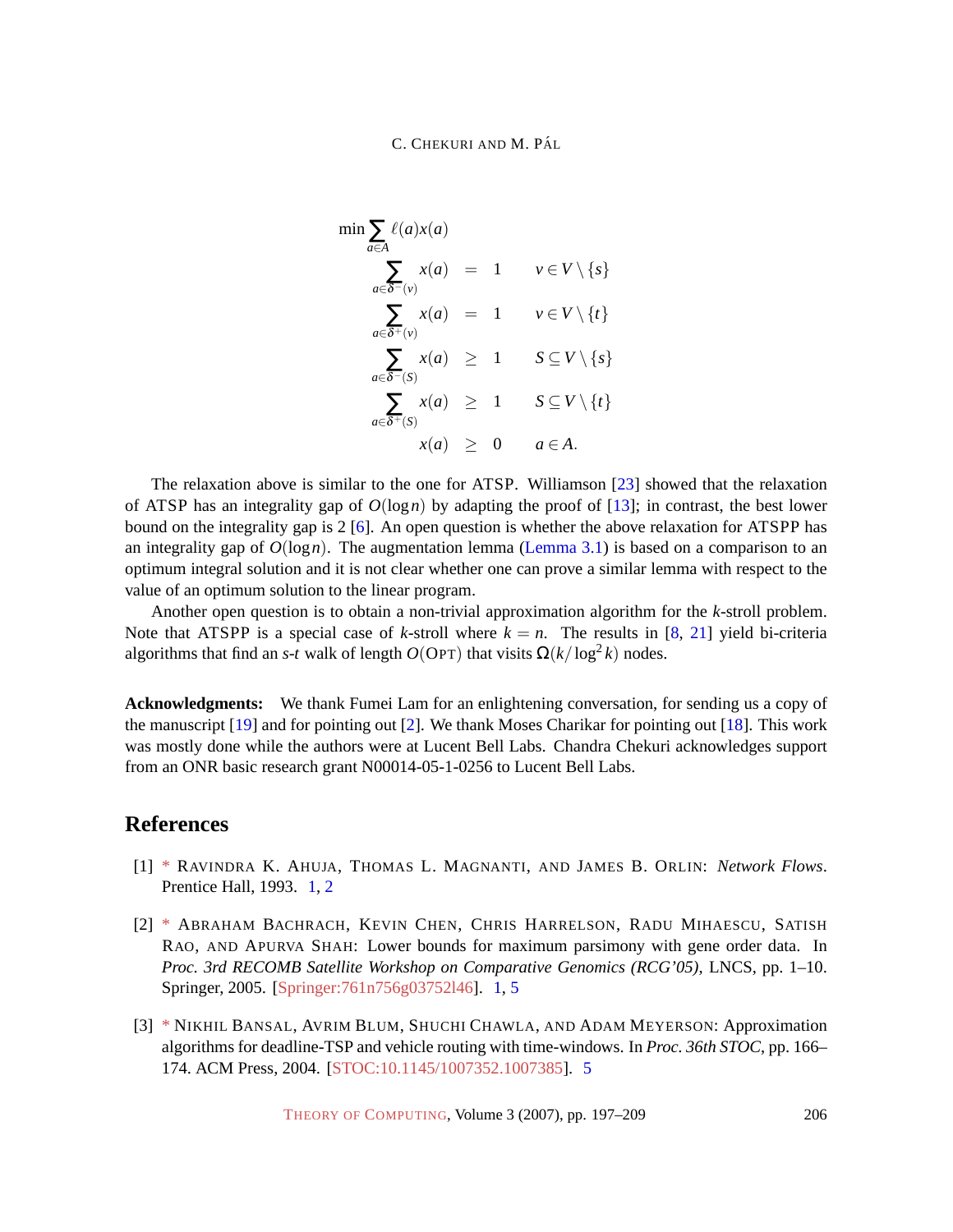#### APPROXIMATION FOR THE ASYMMETRIC TRAVELING SALESMAN PATH PROBLEM

- <span id="page-10-2"></span> $[4]$  [\\*](http://theoryofcomputing.org/articles/main/v003/a011/bibliography.html#Blaser02) MARCUS BLÄSER: A new approximation algorithm for the asymmetric TSP with triangle inequality. In *Proc. 13th Ann. ACM-SIAM Symp. on Discrete Algorithms (SODA'02)*, pp. 638–645. SIAM, 2002. [\[SODA:644213\]](http://portal.acm.org/citation.cfm?id=644213). [1](#page-1-3)
- <span id="page-10-9"></span>[5] [\\*](http://theoryofcomputing.org/articles/main/v003/a011/bibliography.html#Blumetal) AVRIM BLUM, SHUCHI CHAWLA, DAVID KARGER, TERRAN LANE, ADAM MEYERSON, AND MARIA MINKOFF: Approximation algorithms for orienteering and discounted-reward TSP. *SIAM Journal on Computing*, 37:653–670, 2007. [\[SICOMP:10.1137/050645464\]](http://dx.doi.org/10.1137/050645464). [5](#page-8-0)
- <span id="page-10-8"></span>[6] [\\*](http://theoryofcomputing.org/articles/main/v003/a011/bibliography.html#CharikarGK04) MOSES CHARIKAR, MICHEL GOEMANS, AND HOWARD KARLOFF: On the integrality ratio for asymmetric TSP. In *Proc. 45th FOCS*, pp. 101–107. IEEE Computer Society, 2004. [\[FOCS:10.1109/FOCS.2004.45\]](http://doi.ieeecomputersociety.org//10.1109/FOCS.2004.45). [1,](#page-2-0) [5](#page-8-0)
- <span id="page-10-4"></span>[7] [\\*](http://theoryofcomputing.org/articles/main/v003/a011/bibliography.html#CharikarMRS97) MOSES CHARIKAR, RAJEEV MOTWANI, PRABHAKAR RAGHAVAN, AND CRAIG SILVER-STEIN: Constrained TSP and lower power computing. In *Proc. First Workshop on Algorithms and Data Structures (WADS'97)*, pp. 104–115, 1997. [\[WADS:d5764136r2147633\]](http://springerlink.metapress.com/link.asp?id=d5764136r2147633). [1,](#page-1-0) [1](#page-2-0)
- <span id="page-10-10"></span>[8] [\\*](http://theoryofcomputing.org/articles/main/v003/a011/bibliography.html#ChekuriKP07) CHANDRA CHEKURI, NITISH KORULA, AND MARTIN PÁL: Improved algorithms for orienteering and related problems. In *Proc. 19th Ann. ACM-SIAM Symp. on Discrete Algorithms (SODA'08)*. SIAM, 2008. To appear. [5](#page-8-0)
- <span id="page-10-11"></span>[9] [\\*](http://theoryofcomputing.org/articles/main/v003/a011/bibliography.html#ChekuriP05) CHANDRA CHEKURI AND MARTIN PÁL: A recursive greedy algorithm for walks in directed graphs. In *Proc. 46th FOCS*, pp. 245–253. IEEE Computer Society, 2005. [\[FOCS:10.1109/SFCS.2005.9\]](http://doi.ieeecomputersociety.org//10.1109/SFCS.2005.9). [5](#page-8-0)
- <span id="page-10-0"></span>[10] [\\*](http://theoryofcomputing.org/articles/main/v003/a011/bibliography.html#Christofides76) NICOS CHRISTOFIDES: Worst-case analysis of a new heuristic for the traveling salesman problem. Technical report, CMU, 1976. [1](#page-1-3)
- <span id="page-10-5"></span>[11] [\\*](http://theoryofcomputing.org/articles/main/v003/a011/bibliography.html#Chvatal79) VAŠEK CHVÁTAL: A greedy heuristic for the set-covering problem. *Mathematics of Operations Research*, 4:233–235, 1979. [1,](#page-1-2) [4](#page-6-0)
- <span id="page-10-6"></span>[12] [\\*](http://theoryofcomputing.org/articles/main/v003/a011/bibliography.html#FeigeS07) URIEL FEIGE AND MOHIT SINGH: Improved approximation ratios for traveling salesperson tours and paths in directed graphs. In *Proc. 10th Internat. Workshop on Approximation Algorithms for Combinatorial Optimization Problems (APPROX'07)*, volume 4627 of *LNCS*, pp. 104–118. Springer, 2007. [\[Springer:u201633r5096547w\]](http://springerlink.metapress.com/link.asp?id=u201633r5096547w). [1](#page-1-2)
- <span id="page-10-1"></span>[13] [\\*](http://theoryofcomputing.org/articles/main/v003/a011/bibliography.html#FriezeGM82) ALAN FRIEZE, G. GALBIATI, AND M. MAFFIOLI: On the worst-case performance of some algorithms for the asymmetric traveling salesman problem. *Networks*, 12:23–39, 1982. [\[doi:10.1002/net.3230120103\]](http://dx.doi.org/10.1002/net.3230120103). [1,](#page-1-2) 1, [5](#page-8-0)
- <span id="page-10-7"></span>[14] [\\*](http://theoryofcomputing.org/articles/main/v003/a011/bibliography.html#TSP_book2) G. GUTIN AND A.P. PUNNEN, editors. *Traveling Salesman Problem and Its Variations*. Springer-Verlag, Berlin, 2002. [1](#page-2-0)
- <span id="page-10-3"></span>[15] [\\*](http://theoryofcomputing.org/articles/main/v003/a011/bibliography.html#GHKR98) N. GUTTMANN-BECK, R. HASSIN, S. KHULLER, AND B. RAGHAVACHARI: Approximation algorithms with bounded performance guarantees for the clustered traveling salesman problem. *Algorithmica*, 28:422–437, 2000. Preliminary version in *Proc. of FSTTCS*, 1998. [\[Algorith](http://springerlink.metapress.com/link.asp?id=38vtl0dhpg55l0au)[mica:38vtl0dhpg55l0au\]](http://springerlink.metapress.com/link.asp?id=38vtl0dhpg55l0au). [1](#page-1-3)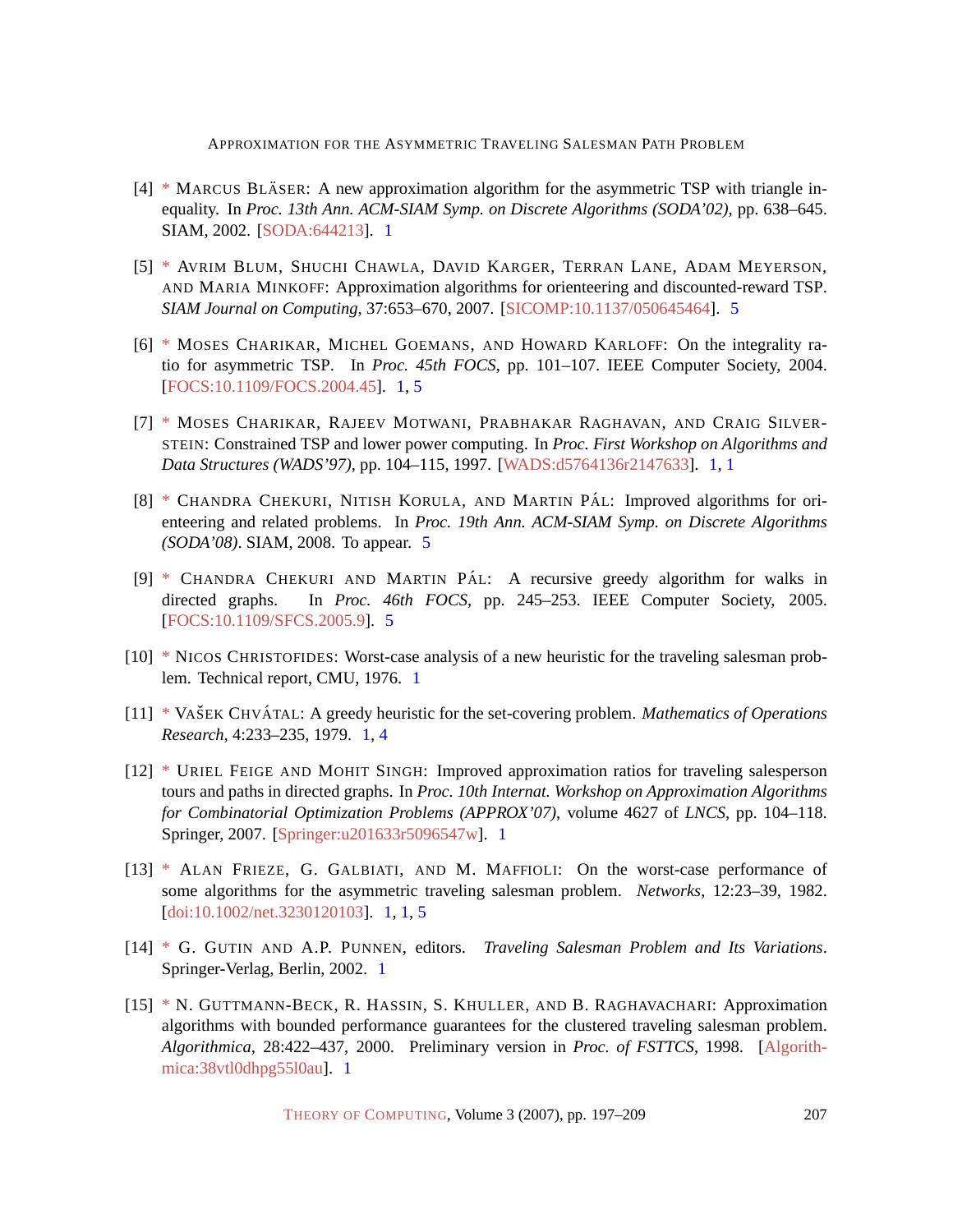- <span id="page-11-2"></span>[16] [\\*](http://theoryofcomputing.org/articles/main/v003/a011/bibliography.html#Hoogeveen91) J. HOOGEVEEN: Analysis of Christofides' heuristic: Some paths are more difficult than cycles. *Operations Research Letters*, 10(5):291–295, 1991. [\[Elsevier:10.1016/0167-6377\(91\)90016-I\]](http://dx.doi.org/10.1016/0167-6377(91)90016-I). [1](#page-1-3)
- <span id="page-11-1"></span>[17] [\\*](http://theoryofcomputing.org/articles/main/v003/a011/bibliography.html#KaplanLSS03) H. KAPLAN, M. LEWENSTEIN, N. SHAFIR, AND M. SVIRIDENKO: Approximation algorithms for asymmetric TSP by decomposing directed regular multidigraphs. *Journal of the ACM*, 52:602– 626, 2005. [\[JACM:10.1145/1082036.1082041\]](http://doi.acm.org/10.1145/1082036.1082041). [1](#page-1-3)
- <span id="page-11-4"></span>[18] [\\*](http://theoryofcomputing.org/articles/main/v003/a011/bibliography.html#KleinbergW98) JON KLEINBERG AND DAVID WILLIAMSON: Unpublished note. 1998. [1,](#page-1-2) [4,](#page-6-0) [5](#page-9-3)
- <span id="page-11-3"></span>[19] [\\*](http://theoryofcomputing.org/articles/main/v003/a011/bibliography.html#LamN05) FUMEI LAM AND ALANTHA NEWMAN: Traveling salesman path problems. *Mathematical Programming A*, 2006. Online publication date 1 Nov 2006. [\[Springer:7773743425mx673l\]](http://springerlink.metapress.com/link.asp?id=7773743425mx673l). [1,](#page-1-3) [5](#page-9-3)
- <span id="page-11-6"></span>[20] [\\*](http://theoryofcomputing.org/articles/main/v003/a011/bibliography.html#TSP_book1) E. LAWLER, J. K. LENSTRA, A. H. G. RINNOOY KAN, AND D. SHMOYS, editors. *The Traveling Salesman Problem: A Guided Tour of Combinatorial Optimization*. John Wiley & Sons Ltd., 1985. [1](#page-2-0)
- <span id="page-11-9"></span>[21] [\\*](http://theoryofcomputing.org/articles/main/v003/a011/bibliography.html#NagarajanR07) V. NAGARAJAN AND R. RAVI: Poly-logarithmic approximation algorithms for directed vehicle routing problems. In *Proc. 10th Internat. Workshop on Approximation Algorithms for Combinatorial Optimization Problems (APPROX'07)*, volume 4627 of *LNCS*, pp. 257–270. Springer, 2007. [\[Springer:vn2516l2l015u7u1\]](http://springerlink.metapress.com/link.asp?id=vn2516l2l015u7u1). [5](#page-8-0)
- <span id="page-11-8"></span>[22] [\\*](http://theoryofcomputing.org/articles/main/v003/a011/bibliography.html#vehicle_book) P. TOTH AND D. VIGO, editors. *The Vehicle Routing Problem*. SIAM Monographs on Discrete Mathematics and Applications. SIAM, Philadelphia, 2002. [5](#page-8-0)
- <span id="page-11-10"></span>[23] [\\*](http://theoryofcomputing.org/articles/main/v003/a011/bibliography.html#Williamson90) DAVID WILLIAMSON: Analysis of the held-karp heuristic for the traveling salesman problem. Master's thesis, MIT Computer Science Department, 1990. [5](#page-8-0)
- <span id="page-11-5"></span>[24] [\\*](http://theoryofcomputing.org/articles/main/v003/a011/bibliography.html#Williamson99) DAVID WILLIAMSON: Lecture notes on approximation algorithms. Technical Report RC 21273, IBM, February 1999. [1](#page-1-2)
- <span id="page-11-7"></span>[25] [\\*](http://theoryofcomputing.org/articles/main/v003/a011/bibliography.html#YoungTO91) N. YOUNG, R. TARJAN, AND J. ORLIN: Faster parametric shortest path and minimum balance algorithms. *Networks*, 21(2):205–221, 1991. [\[doi:10.1002/net.3230210206,](http://dx.doi.org/10.1002/net.3230210206) [arXiv:cs/0205041\]](http://arxiv.org/abs/cs/0205041). [2,](#page-3-0) [4.1](#page-7-0)

## <span id="page-11-0"></span>AUTHORS

Chandra Chekuri [\[About the author\]](#page-12-1) Dept. of Computer Science 201 N. Goodwin Ave. University of Illinois Urbana, IL 61801 chekuri@cs.uiuc.edu <http://www.cs.uiuc.edu/homes/chekuri>

THEORY OF C[OMPUTING](http://dx.doi.org/10.4086/toc), Volume 3 (2007), pp. 197–209 208